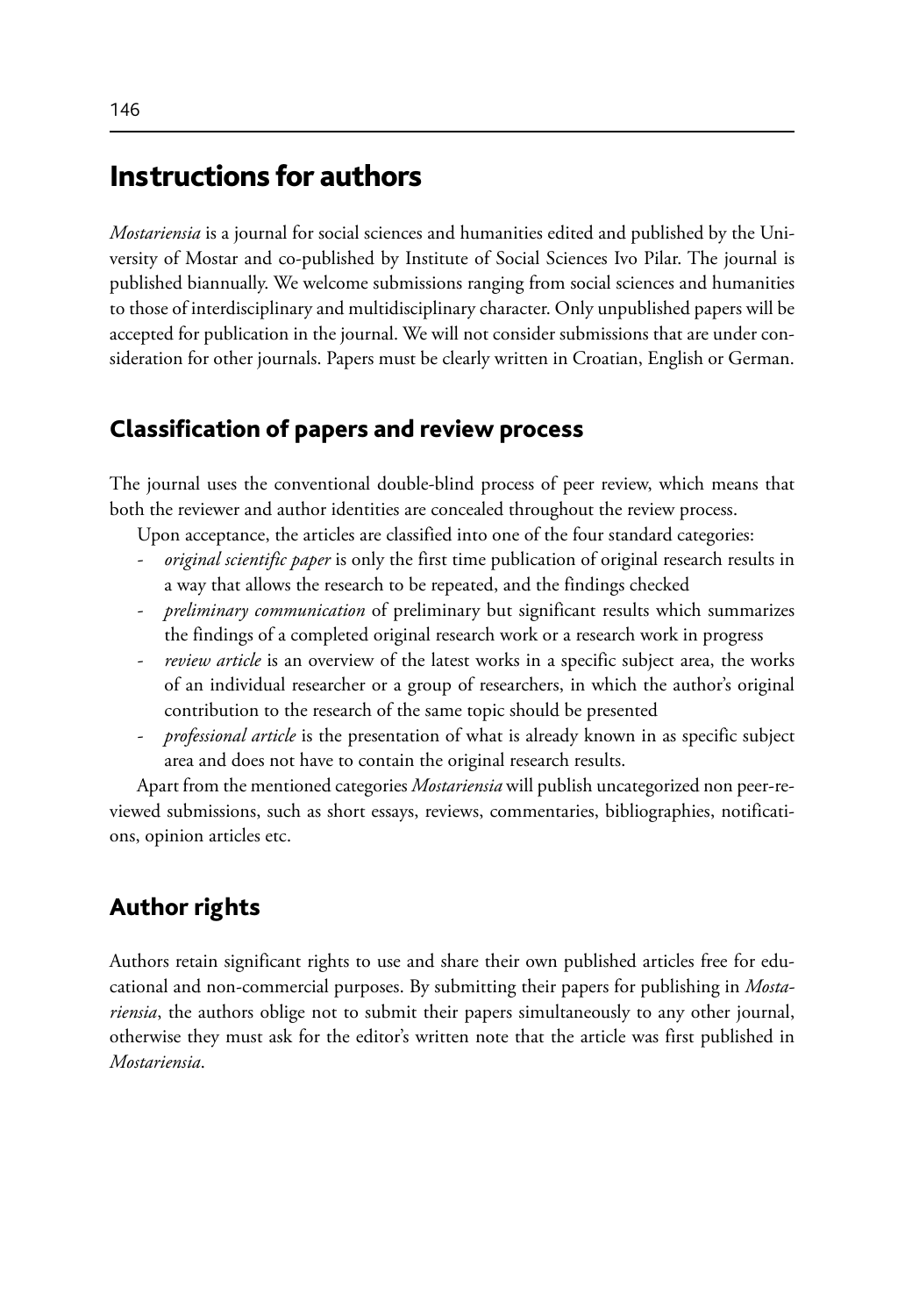## Research ethics

Original research should present an accurate account of the work performed as well as an objective discussion of its significance and should be conducted according to the valid ethical codes. The editorial board may ask the authors for additional certificate on the approval of research by an ethical committee or other relevant institution.

#### Technical guidelines

Preferable length of article should be 16 to 20 pages (1,800 characters with spaces per page), and for reviews, commentaries and non-peer-reviewed texts 2 to 6 pages, including the notes as well as the abstracts in Croatian and English or German. Abstract (up to 200 words) should present the brief contents of the article, main results and conclusions. It should include 5 to 7 key words, i.e. terms for easier classification of the paper. The manuscript should comprise not more than 3 levels of headings and subheadings numbered with Arabic numerals. Abstract, introduction and conclusion should not be numbered.

On the first page of the manuscript the author should include his/her name and surname, affiliation (name and address) and e-mail address.

Manuscript format should be *Microsoft Word*, font *Times New Roman*, font size 12, line spacing 1.5. Notes font should be 10, single line spacing.

Manuscript should be submitted without final formatting. It is best to submit the text separately from other attachments (if any). Tables, drawings, graphs and diagrams should be submitted separately, as standalone files, and marked with numbers. Clearly mark the positions of attachments in the text.

Titles of books, conference proceedings, encyclopaedias, lexicons, dictionaries and magazines should be written in italics. Parts of the book (chapters) are written in quotation marks, as well as the titles of articles.

It is preferable to express emphasis with italics, not with capital nor bold letters or underlining.

### Referencing

Notes should be written in the so-called Oxford system, i.e. writing in footnotes. When you reference a source for the first time, full bibliographic information (information about the source) must be provided. Second and subsequent references to the same source do not need to be as detailed as the first note—they just need the minimum information to clearly indicate which text is being referred to, using standard Latin abbreviations (o.c.; ibid., p.; cf. etc.). Bibliography should not be listed at the end of the article.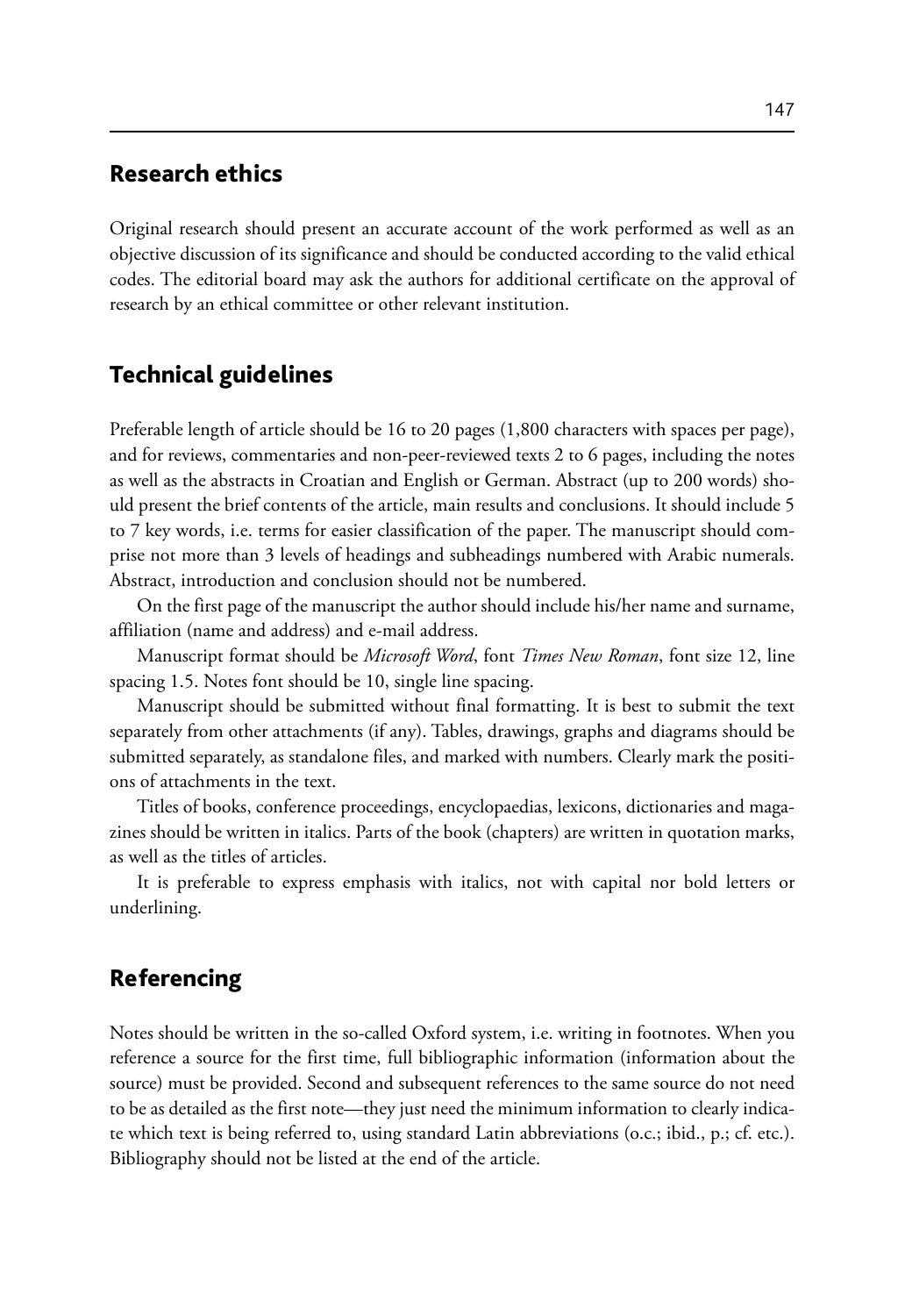#### *Books*

Full bibliographic information includes author´s name and surname. The book´s title is written in italics. If there is a subtitle, it is separated from the title with a colon.

Josip Horvat, *Povijest i kultura Hrvata kroz 1000 godina: od velikih seoba do XVIII. stoljeća*, Knjigotisak, Split, 2009.

- when there are three authors, it is advisable to list all three: Stjepan Babić Božidar Finka – Milan Moguš, *Hrvatski pravopis*, Školska knjiga, Zagreb, 1971.
- when there are more than three, only the first one is listed and the abbreviation "et al.": Eugenija Barić et al., *Hrvatska gramatika*, Skolska knjiga, Zagreb, <sup>2</sup>1997.
- if the book is translated from a foreing language, it is required to write the name and surname of the translator after the abbrevation "trans.": William K. Frankena, *Etika*, trans. Vesna Mahečić, KruZak, Zagreb, 1998.
- if the book has a chief or head editor, their name should be written along with the abbreviation "ed." in brackets: Boško Pešić – Danijel Tolvajčić (ed.), *Filozofija egzistencije Karla Jaspersa*, Hrvatsko društvo "Karl Jaspers", Zagreb, 2013.
- • if the book has more volumes, that information is provided after the title: Albert Bazala, *Povijest filozofije*, III vol., Globus, Zagreb, 1988.
- a revised edition is expressed with a superscript on the upper left corner of the year of publication: Ratko Zelenika, *Metodika i tehnologija izrade znanstvenog i stručnog djela*, Ekonomski fakultet, Rijeka, 4 2000.

The place of publication is provided in the form the author stated it.

The introduction, preface and postface are referenced as papers in proceedings.

## *Paper in proceedings and book chapters*

Papers in proceedings should be cited: Radomir Videnović, "Filozofije i svjetovi Pavla Vuk-Pavlovića u Spinozinom ključu", *Pavao Vuk-Pavlović: život i djelo*, proceeding, Hrvatska akademija znanosti i umjetnosti, Razred za društvene znanosti – Institut za filozofiju, Zagreb, 2003., p. 239–245.

Book chapters are similarly cited: Ivan Supičić, "Humanizam i politika", in: Stjepan Balaban (ed.), *Kršćanstvo, Crkva i politika*, CPSNC, Zagreb, 1999, p. 17.

#### *Paper in scientific journals*

There should be the author´s name and surname, the paper´s title in quotation marks, the journal´s name in italics. All these information should be followed by volume, the year in brackets, number and page number: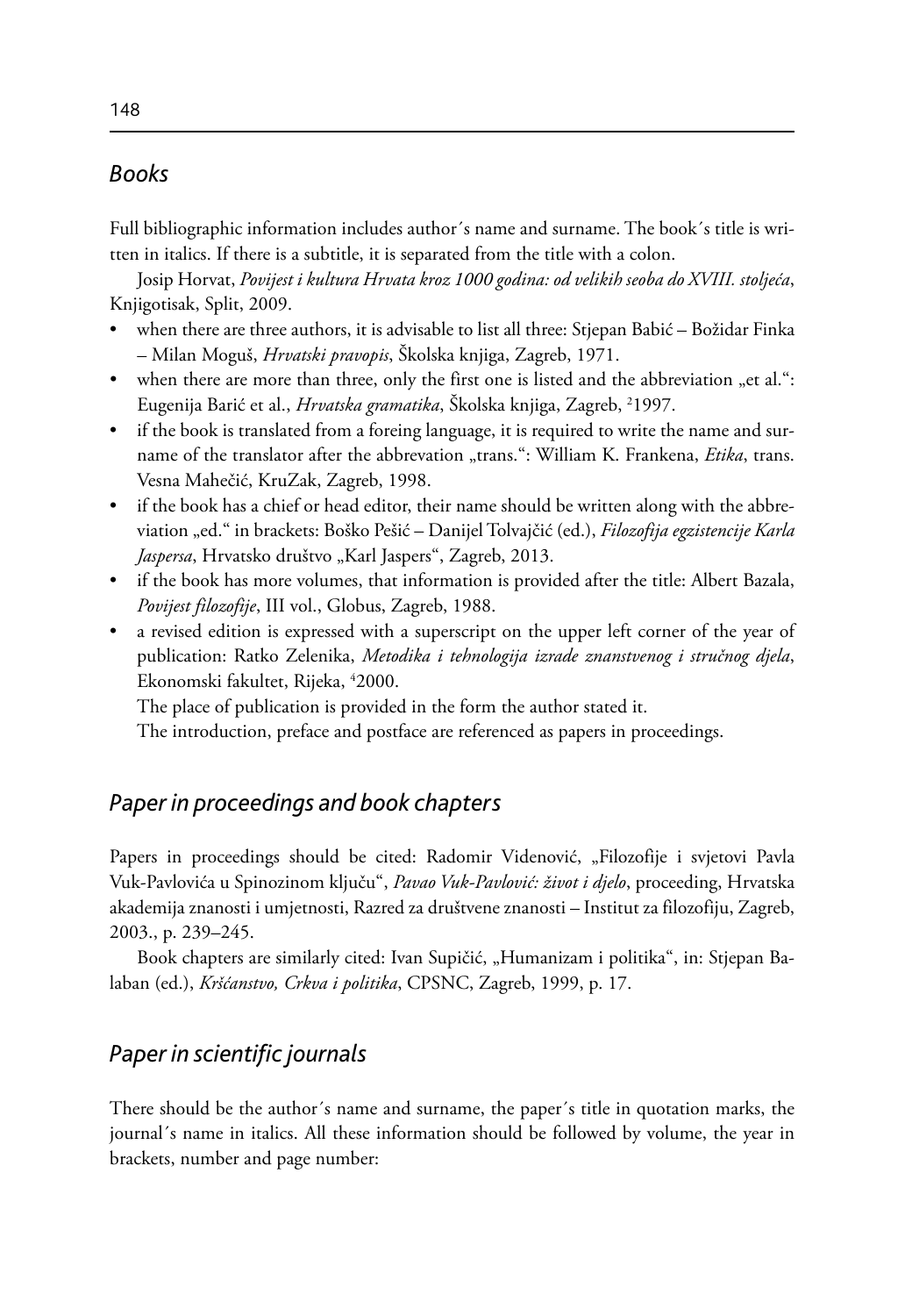Stjepan Babić, "Hrvatski književni jezik, ponajprije njim samim", *Jezik, časopis za kulturu hrvatskoga književnog jezika*, 56 (2009) 5, p. 161–200.

#### *Encyclopaedias, lexicons, dictionaries*

When citing encyclopaedias and lexicons it is necessary to use the entry word in quotation marks. That information is followed by the name of the encyclopaedia or lexicon, the volume, publisher, place of publication and page numbers: "Dalmacija", *Hrvatska enciklopedija*, vol. 1., Leksikografski zavod Miroslava Krleže, Zagreb, 3 2005., p. 580.

As for dictionaries, it is advisable to write the author´s name, then the entry or definition in quotation marks, the name of the dictionary in italics, the publisher, place of publication, year and page numbers: Bratoljub Klaić, "Tehnika", *Rječnik stranih riječi*, Nakladni zavod Matice hrvatske, Zagreb, 2002., p. 1332.

#### *Archives*

An example of citing archive sources:

Državni arhiv u Dubrovniku (further: DAD), *Sjednice Vijeća umoljenih*, vol. IV., f. 32rv. (vol.  $=$  volume;  $f = f \circ g$ lio – sheet;  $r =$  recto – front;  $v =$  verso – back)

#### *Regulations*

When citing regulations, it is important to cite the name of the regulation, the name of the official journal in italics, then the year of publication, the volume, and the article (instead of page numbers): "Zakon o visokim učilištima", *Narodne novine*, 1993, 96, art. 35.

#### *Internet*

Citing materials or documents from the Internet it is advisable to write th author´s name and surname (if it is known), the title of the document in quotation marks, the whole link of the Internet page and the date when the site was last visited:

Zvonko Pandžić, "Odlazak nestora hrvatske filozofije",

http://amac.hrvati-amac.com/index2.php?option=com\_content&do\_pdf=1&id=345 (retrieved on 22. 10. 2008.)

When a particular source is cited more than once in a paper, the full bibliographic details are not provided each time in a footnote, but are shortened:

When referencing only one work by one author: R. Zelenika, o. c., p. 63.